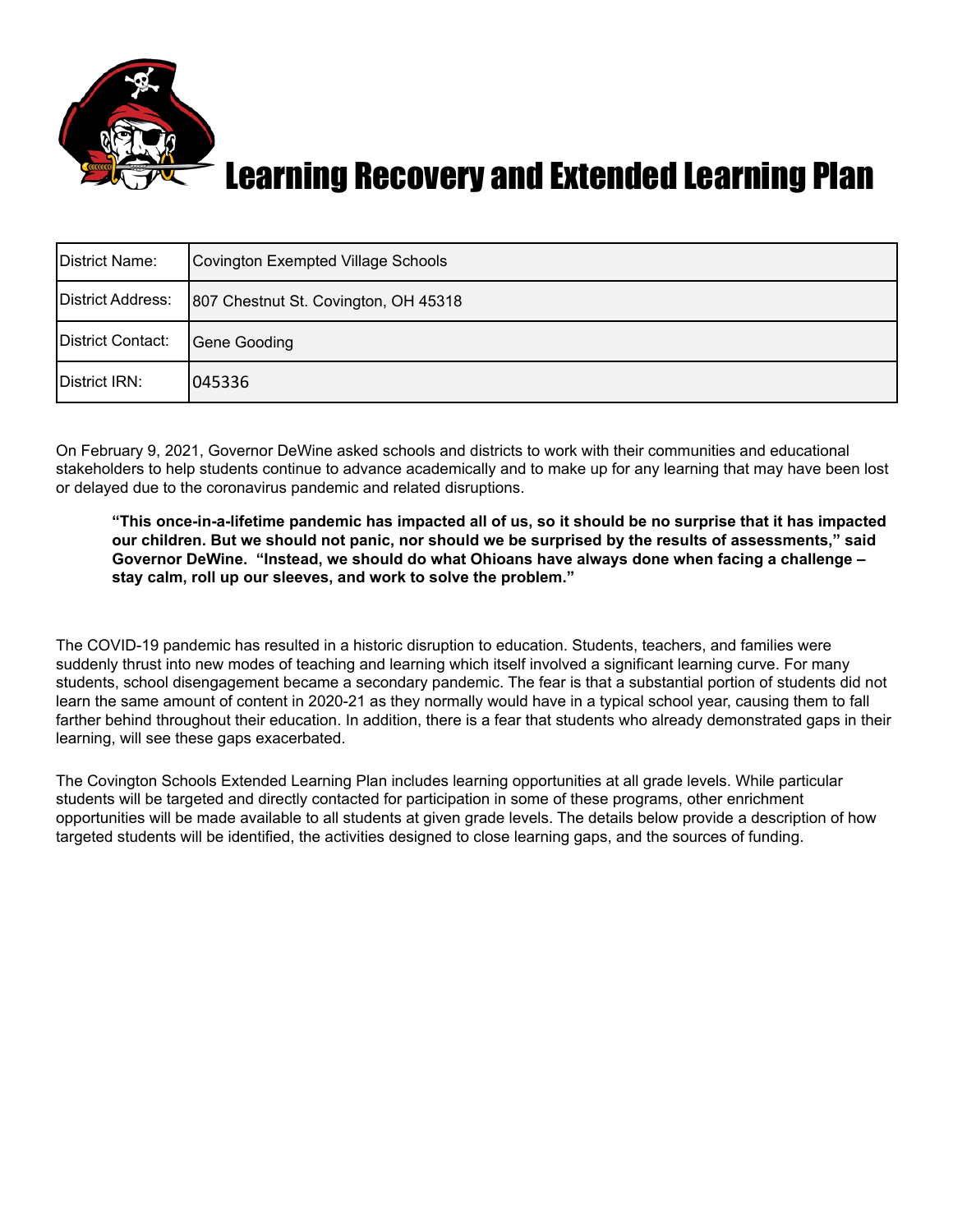

## $\boldsymbol{\Sigma}$  Learning Recovery and Extended Learning Plan

|                                     | <b>Identifying Academic Needs</b>                                                                                                                                                                                                                                                                                                                                                                                                                                                                                                                                                                                                                                     |                                                                                   |  |
|-------------------------------------|-----------------------------------------------------------------------------------------------------------------------------------------------------------------------------------------------------------------------------------------------------------------------------------------------------------------------------------------------------------------------------------------------------------------------------------------------------------------------------------------------------------------------------------------------------------------------------------------------------------------------------------------------------------------------|-----------------------------------------------------------------------------------|--|
| <b>Impacted</b><br><b>Students:</b> | How will schools/districts identify which students have been most impacted by the pandemic in<br>terms of their learning progress (with a focus on the most vulnerable student populations including<br>but not limited to disengaged students)?                                                                                                                                                                                                                                                                                                                                                                                                                      |                                                                                   |  |
| Spring 2021                         | Instructional Model (In-Person vs. Online) - Students who struggled in ESSER Funds<br>$\bullet$<br>the online learning environment and remained online for the 20-21<br>school year.<br>Diagnostic Testing (MAP/State Testing) - Students who scored below<br>$\bullet$<br>grade level on the mid-year and/or end of year diagnostic.<br>Students in Grades K-8 who failed or had unsatisfactory marks in<br>$\bullet$<br>ELA and Math for the 20-21 school year.<br>Targeted students are those who have not passed the requisite<br>$\bullet$<br>number of credits in order to remain "on track" with their cohort at the<br>conclusion of the 2020-21 school year. | <b>General Fund</b><br>Success and<br><b>Wellness Funds</b>                       |  |
| Summer 2021                         | Participation in Summer Bridge Program<br>$\bullet$<br>Targeted summer programming for K-6<br>$\bullet$<br>Kids Read Now summer reading program<br>$\bullet$<br>Credits earned during the Credit Recovery Program<br>$\bullet$                                                                                                                                                                                                                                                                                                                                                                                                                                        | <b>ESSER Funds</b><br><b>General Fund</b><br>Success and<br><b>Wellness Funds</b> |  |
| 2021 - 2022                         | <b>OST Results</b><br>$\bullet$<br>Diagnostic Testing (MAP/KRA/SuperKids/TerraNova) - Students who<br>$\bullet$<br>scored below grade level on the beginning of year diagnostic.<br>Students in Grades K-8 who failed or had unsatisfactory marks in<br>$\bullet$<br>ELA and Math for the 20-21 School year and DO NOT utilize the<br>summer school option, could be considered for retention in<br>partnership with parents.<br>Targeted students are those who have not passed the requisite<br>$\bullet$<br>number of credits in order to remain "on track" with their cohort at the<br>conclusion of the 2021-22 school year.                                     | <b>ESSER Funds</b><br><b>General Fund</b><br>Success and<br><b>Wellness Funds</b> |  |
| 2022 - 2023                         | <b>OST Results</b><br>$\bullet$<br>Diagnostic Testing (MAP/KRA/SuperKids/TerraNova) - Students who<br>scored below grade level on the beginning of year diagnostic.<br>Students in Grades K-8 who failed or had unsatisfactory marks in<br>$\bullet$<br>ELA and Math for the 20-21 School year and DO NOT utilize the<br>summer school option, could be considered for retention in<br>partnership with parents.<br>Targeted students are those who have not passed the requisite<br>$\bullet$<br>number of credits in order to remain "on track" with their cohort at the<br>conclusion of the 2021-22 school year.                                                  | <b>ESSER Funds</b><br><b>General Fund</b><br>Success and<br><b>Wellness Funds</b> |  |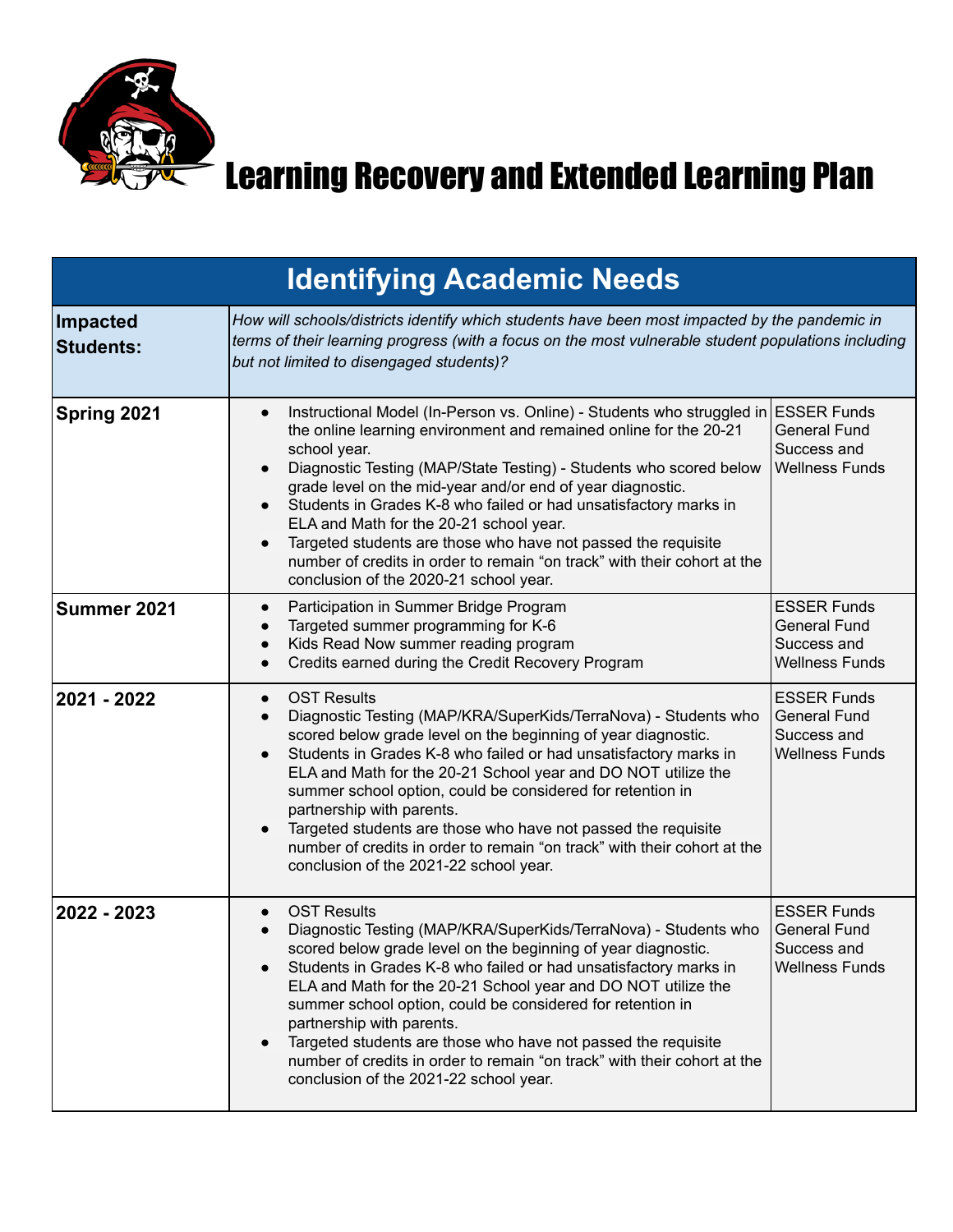

### $\geq$  Learning Recovery and Extended Learning Plan

| <b>Approaches to Address Academic Gap Filling</b>                     |                                                                                                                                                                                                                                                                                                                                                                                                                                                                                                               |                                                                                   |  |
|-----------------------------------------------------------------------|---------------------------------------------------------------------------------------------------------------------------------------------------------------------------------------------------------------------------------------------------------------------------------------------------------------------------------------------------------------------------------------------------------------------------------------------------------------------------------------------------------------|-----------------------------------------------------------------------------------|--|
| <b>Approaches &amp;</b><br>Removing/<br>Overcoming<br><b>Barriers</b> | What approaches will schools/districts use to fill learning needs identified above?<br>What steps will be taken to remove/overcome barriers that may be associated with the "Gap Filling<br>Approaches" (transportation to tutoring, no data to track/identify specific student needs, funding<br>concerns to support approaches, etc.)?                                                                                                                                                                      |                                                                                   |  |
| Spring 2021                                                           | Flexible Groupings w/Differentiated Instruction<br>$\bullet$<br>Curriculum Gap Analysis in TBT's<br>$\bullet$<br><b>Grade Level Transition Meetings</b><br>$\bullet$<br>Recommendations for summer school for at-risk students in grades<br>$\bullet$<br>$K-12.$<br>Virtual and Intervention Program for students in grades 6-12 for<br>$\bullet$<br>tutoring and homework support.<br>Credit recovery program utilization<br>$\bullet$                                                                       | <b>ESSER Funds</b><br><b>General Fund</b><br>Success and<br><b>Wellness Funds</b> |  |
| Summer 2021                                                           | Participation in Summer Bridge Program<br>$\bullet$<br>Targeted summer programming for K-6<br>$\bullet$<br>Kids Read Now summer reading program<br>$\bullet$<br>Credits earned during the Credit Recovery Program<br>$\bullet$                                                                                                                                                                                                                                                                                | <b>ESSER Funds</b><br><b>General Fund</b><br>Success and<br><b>Wellness Funds</b> |  |
| 2021 - 2022                                                           | <b>Grade Level Transition Meetings</b><br>$\bullet$<br>Continuation of BLTs and TBTs<br>Professional Learning focused on Differentiation and Personalized<br>$\bullet$<br>Learning<br>Review Gap Analysis from Spring of 2020 & 2021<br>$\bullet$<br>Summer Bridge Program for Grades K-6<br>$\bullet$<br>Kids Read Now Grades K-3<br>$\bullet$<br>Credit Recovery Program for Grades 9-12<br>$\bullet$<br>Virtual and Intervention Program for grades 6-12 for tutoring and<br>$\bullet$<br>homework support | <b>ESSER Funds</b><br><b>General Fund</b><br>Success and<br><b>Wellness Funds</b> |  |
| 2022 - 2023                                                           | <b>Grade Level Transition Meetings</b><br>Implementation of BLTs and TBTs<br>Professional Learning focused on Differentiation and Personalized<br>Learning<br>Review Gap Analysis from Spring of 2020 & 2021<br>Summer Bridge Program for Grades K-8<br>Credit Recovery Program for Grades 9-12                                                                                                                                                                                                               | <b>ESSER Funds</b><br><b>General Fund</b><br>Success and<br><b>Wellness Funds</b> |  |

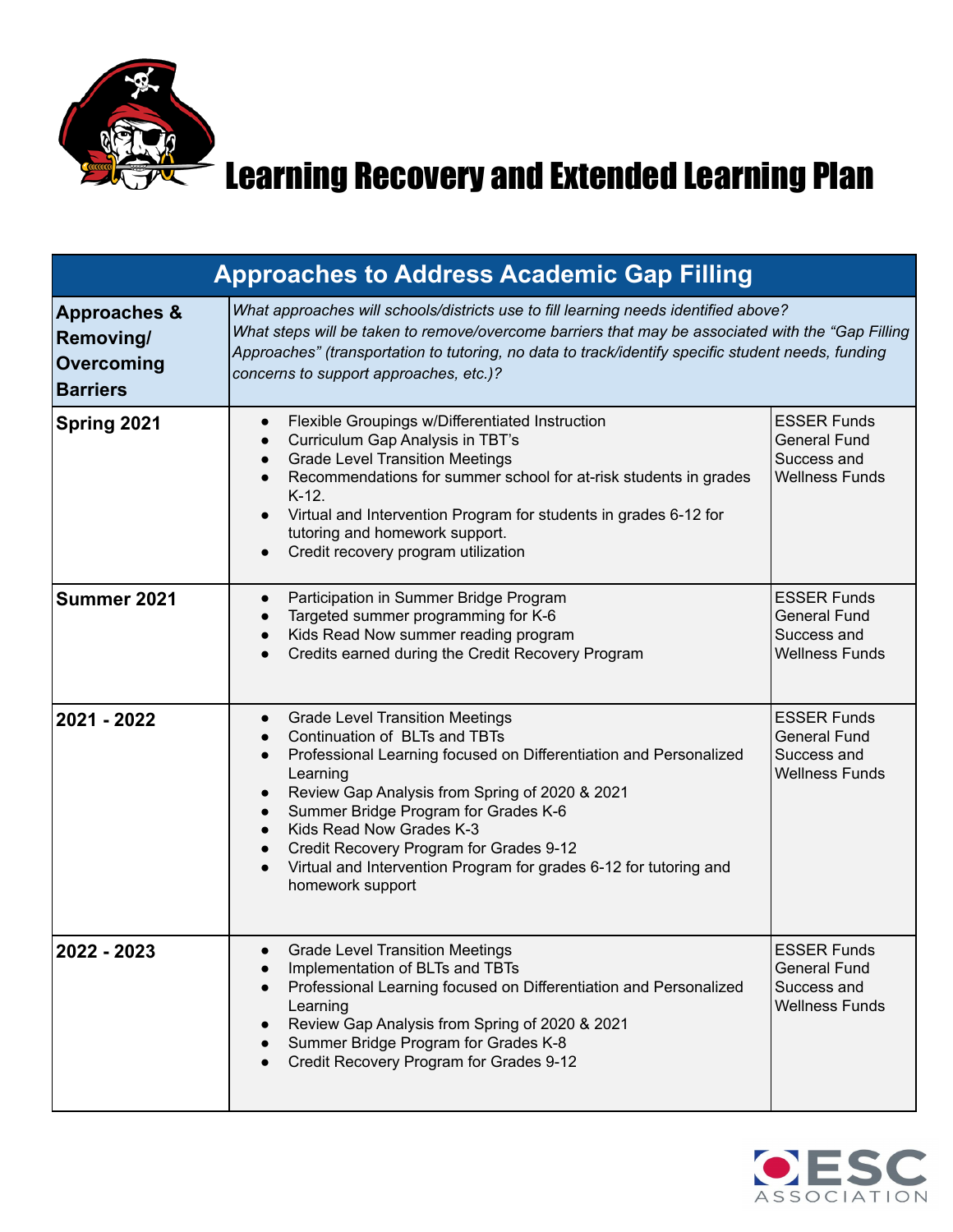

## $\boldsymbol{\Sigma}$  Learning Recovery and Extended Learning Plan

| <b>Approaches to Identify Social &amp; Emotional Needs</b> |                                                                                                                                                                                                                                                                                                                                                                                                                         |                                                                                    |  |
|------------------------------------------------------------|-------------------------------------------------------------------------------------------------------------------------------------------------------------------------------------------------------------------------------------------------------------------------------------------------------------------------------------------------------------------------------------------------------------------------|------------------------------------------------------------------------------------|--|
| Impacted<br><b>Students:</b>                               | How will schools/districts identify which students have been most impacted by the pandemic in<br>terms of their social/emotional needs (with a focus on the most vulnerable student populations<br>including but not limited to disengaged students)?                                                                                                                                                                   |                                                                                    |  |
| Spring 2021                                                | Utilize student needs surveys in grades K-12 developed by CEVSD<br>guidance department to determine student SEL needs.<br>Partner with New Creations Counseling Center to identify vulnerable<br>students with SEL needs.<br>Partner with Tri-County Mental Health Board to identify students with<br>$\bullet$<br>ACEs (Adverse Childhood Events).<br>PBIS Tier I & II data collection<br>$\bullet$                    | <b>ESSER Funds</b><br><b>General Funds</b><br>Success and<br><b>Wellness Funds</b> |  |
| Summer 2021                                                | Create a district student success committee that is designed to<br>ensure the education of the whole child.<br>Utilize a district parent survey to identify areas of need in<br>$\bullet$<br>Social/Emotional Learning.                                                                                                                                                                                                 | <b>ESSER Funds</b><br>General Funds<br>Success and<br><b>Wellness Funds</b>        |  |
| 2021 - 2022                                                | Continue meeting with the district student success committee to<br>$\bullet$<br>determine areas of needs in relation to the vulnerable student<br>population.<br>Provide district led professional development to enable teachers and<br>$\bullet$<br>staff to determine students with ACEs.<br>District created student needs survey to determine student SEL<br>needs.<br>PBIS Tier   & II data collections           | <b>ESSER Funds</b><br><b>General Funds</b><br>Success and<br><b>Wellness Funds</b> |  |
| 2022 - 2023                                                | Continue meeting regularly with the district student success<br>$\bullet$<br>committee to determine areas of needs in relation to the vulnerable<br>student population.<br>Provide district led professional development to enable teachers and<br>$\bullet$<br>staff to determine students with ACEs.<br>District created student needs survey to determine student SEL<br>needs.<br>PBIS Tier I & II data collections | <b>ESSER Funds</b><br><b>General Funds</b><br>Success and<br><b>Wellness Funds</b> |  |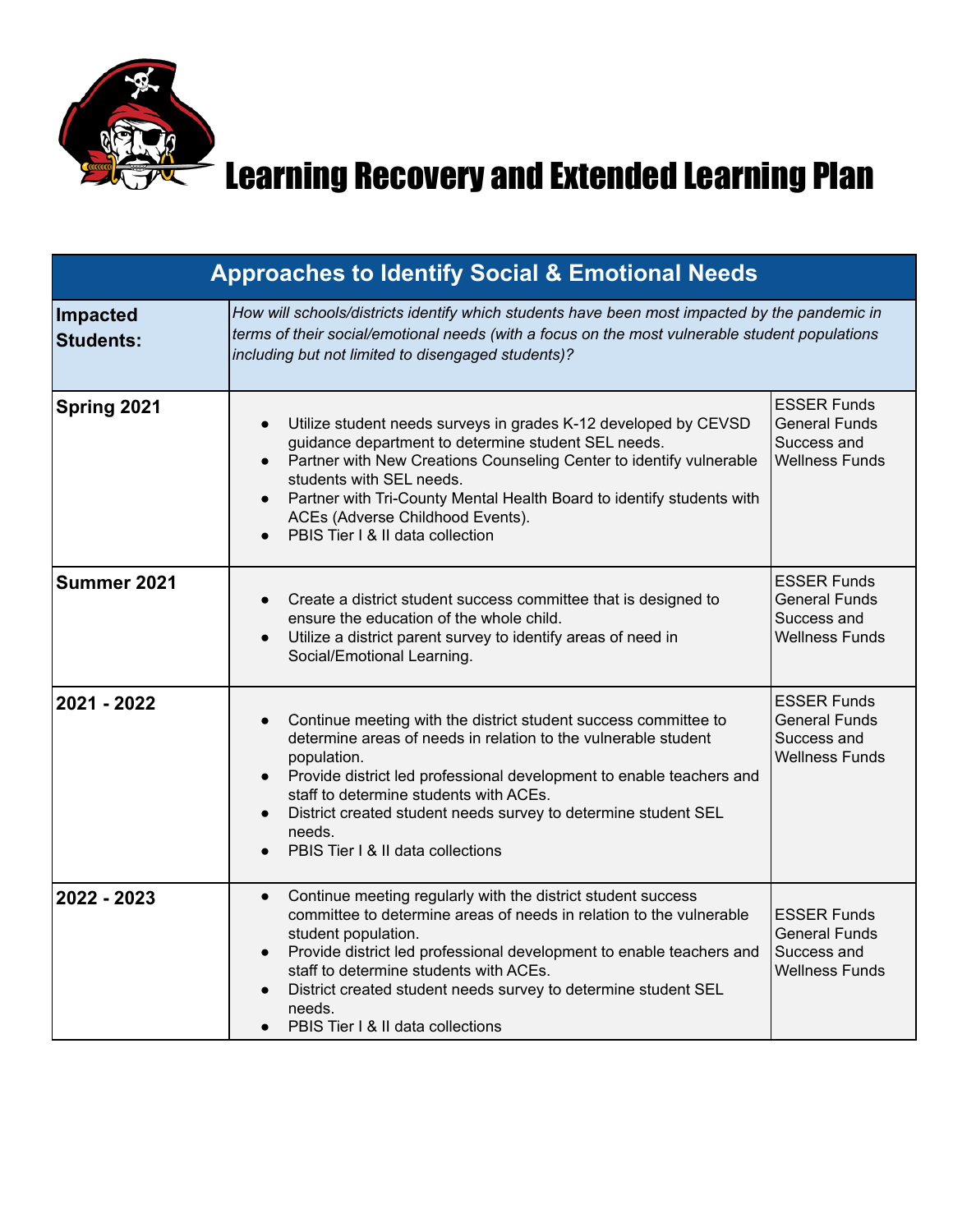

# Learning Recovery and Extended Learning Plan

| <b>Approaches to Address Social and Emotional Need</b>                       |                                                                                                                                                                                                                                                                                                                                                                                                                                                                                                                                                                                                                                                     |                                                                                    |  |
|------------------------------------------------------------------------------|-----------------------------------------------------------------------------------------------------------------------------------------------------------------------------------------------------------------------------------------------------------------------------------------------------------------------------------------------------------------------------------------------------------------------------------------------------------------------------------------------------------------------------------------------------------------------------------------------------------------------------------------------------|------------------------------------------------------------------------------------|--|
| <b>Approaches &amp;</b><br><b>Removing/</b><br>Overcoming<br><b>Barriers</b> | What approaches will schools/districts use to address social and emotional needs identified<br>above? What steps will be taken to remove/overcome barriers that may be associated with the<br>social/emotional needs" (transportation to support services, no data to track/identify specific<br>student needs, funding concerns to support approaches, etc.)?                                                                                                                                                                                                                                                                                      |                                                                                    |  |
| Spring 2021                                                                  | Incorporate New Creations Counseling Center to provide SEL<br>counseling to vulnerable students.<br>Creation of small group/individual counseling sessions to address<br>$\bullet$<br>needs uncovered from student needs survey.<br>Design SEL curriculum to support vulnerable students with multiple<br>ACE <sub>s</sub> .<br>PBIS Tier I & II Supports                                                                                                                                                                                                                                                                                           | <b>ESSER Funds</b><br><b>General Funds</b><br>Success and<br><b>Wellness Funds</b> |  |
| Summer 2021                                                                  | Utilize survey results from the district created student needs survey to General Funds<br>develop an in-house district SEL curriculum to address needs of the<br>CEVSD student population.<br>Creation of teacher teams to specialize in the SEL needs of students<br>with multiple ACES.<br>Development of small group/individual counseling topics in response<br>to district created student needs survey to address the specific needs<br>of the most vulnerable students at CEVSD.                                                                                                                                                             | <b>ESSER Funds</b><br>Success and<br><b>Wellness Funds</b>                         |  |
| 2021-2022                                                                    | Data gathered from the district success committee used to address<br>needs of vulnerable students and families.<br>Continue with third party counseling as needed for students with SEL<br>needs.<br>Incorporate teacher teams to specialize in the SEL needs of students<br>with multiple ACES and meet to design interventions/instruction to<br>ensure the success of vulnerable students.<br>Initiation of small group counseling sessions and individual<br>counseling topics in response to district created student needs<br>surveys to address the specific needs of the most vulnerable<br>students at CEVSD.<br>PBIS Tler I & II Supports | <b>ESSER Funds</b><br><b>General Funds</b><br>Success and<br><b>Wellness Funds</b> |  |